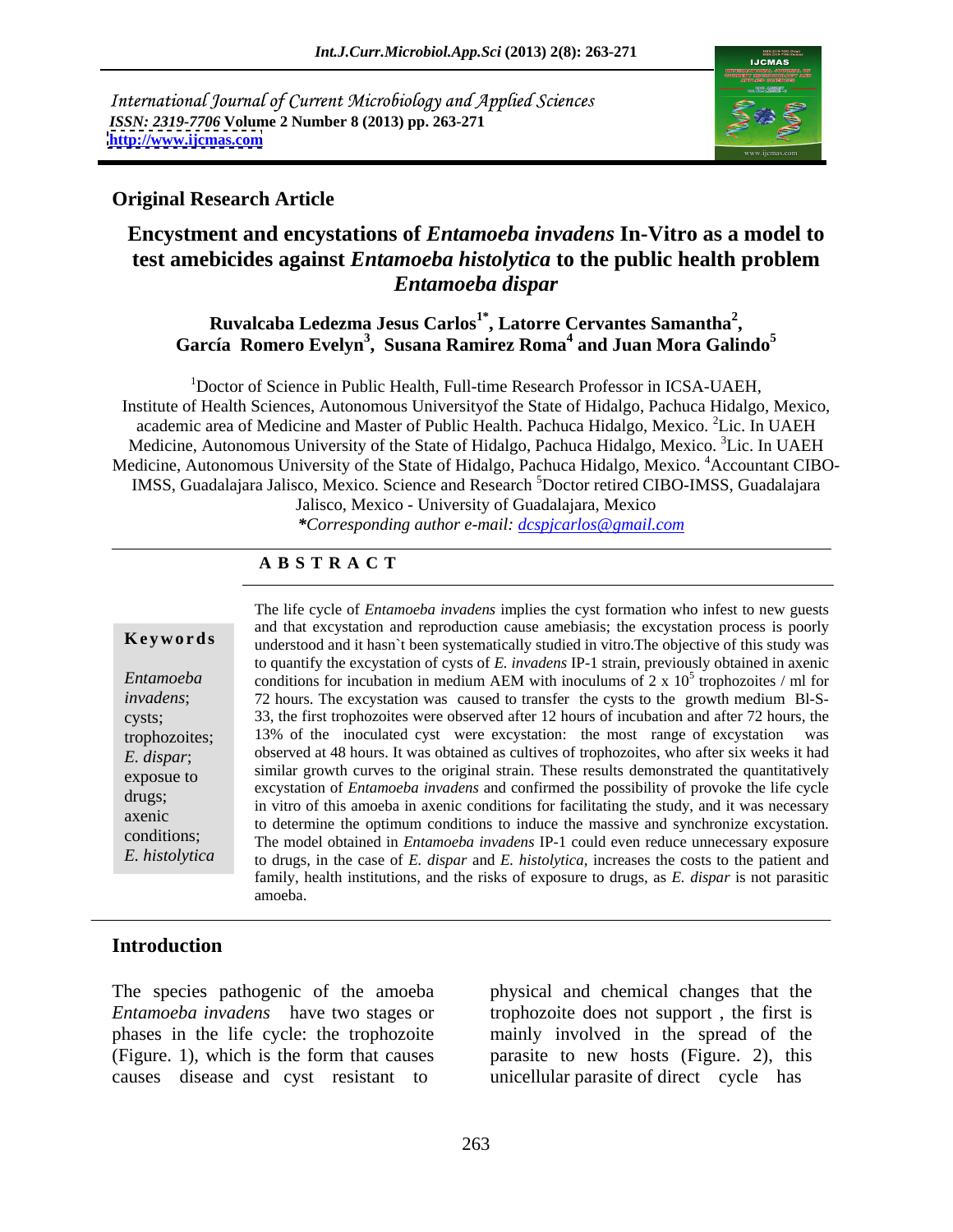**Figure.1** Trophozoites (t) and cysts (arrows) of *Entamoeba invadens*. The trophozoites present the amoeboid shape characteristic; the cysts are rounded and measured - 20 um of diameter. Differential interference contrast.



**Figure.2** Growth curve of *E. invadens.*

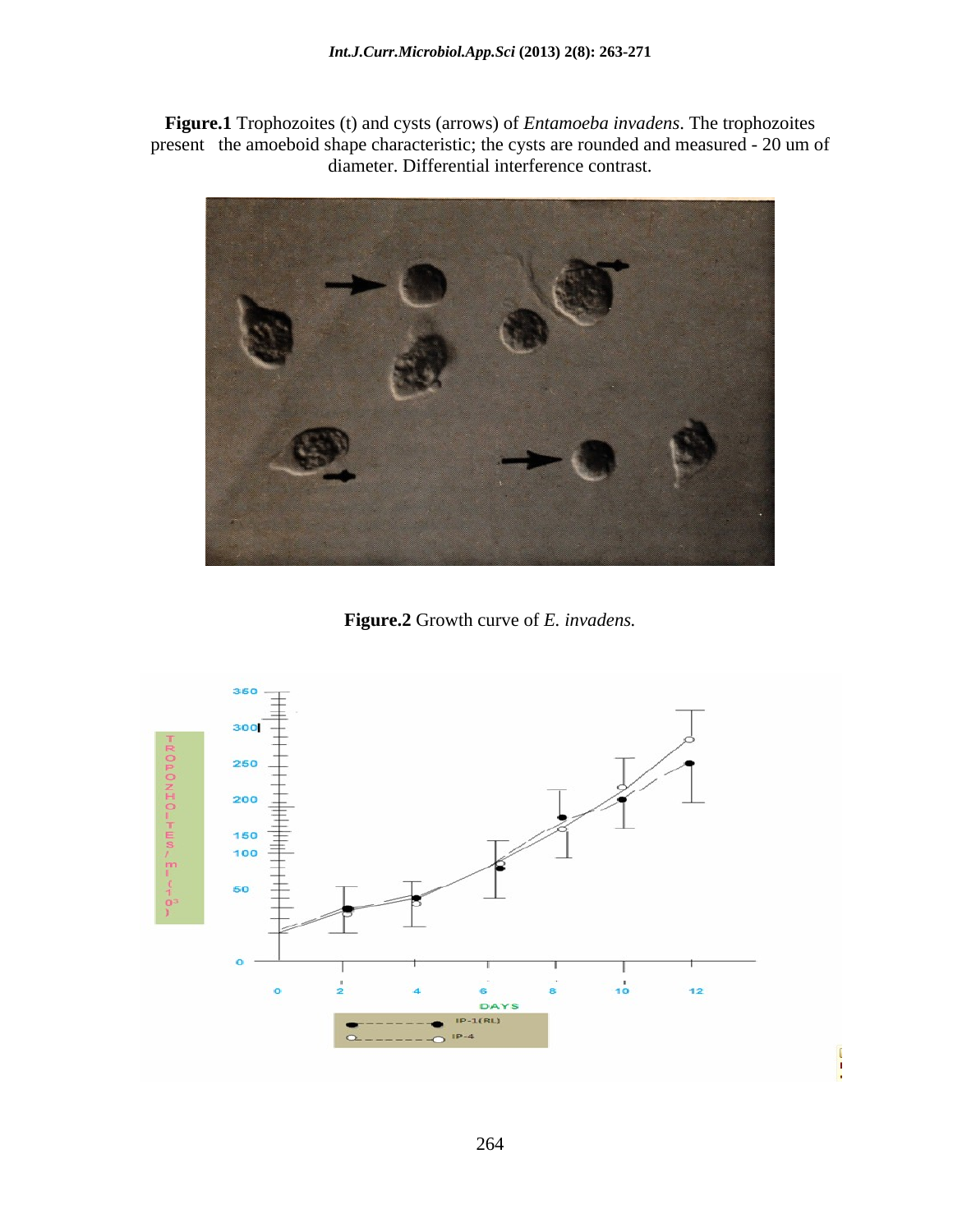of 1 to 14 days, and their eggs can be detail to describe for E. Histolytica. transported from terrarium to terrarium Subsequently McConnachie obtained

However *E. Invadens* hasn't public health importance, as the mainly natural guests encystement (Cervantes-Mamoa and are snakes and not present safe for Martínez-Palomo, 1980; Barrer and humans, but this species of amoebae has Svihla, 1964; Thepsuparangskul *et al.,* gained importance because of its similarity with *Entamoeba histolytica* (causative agent of human amebiasis) in relation with However, knowledge about the requirements and pathogenesis, (Geiman variations in the membrane components (Chayen *et al.,* 1985) and the wall quistic composition (Arroyo-Begovich *et al.,* The limited knowledge about encystment 1980). Similarly, we have continued to process is due to the lack of a system who study the life cycle of *E. invadens* by permit the massive encystment in inducing the encystment and encystment

*invadens* were Geiman and Radcliffe, one and Martínez-Palomo, 1980; 1934; Ratcliffe and Geiman, 1933), who in cultivation medium, based his studies in observations of samples in inoculated snakes experimentally with amoebic cysts, **Materials and Methods** they found that are required five to seven hours for undertaking the excystation.

They also observed that the emergence of trophozoites was affected in periods as *Entamoeba invadens* of the strain IP-1, short as 15 minutes or as long as 80 grown in axenic growth medium BI-S-33

an infectious stage comprising a period encystment of *E. Invadens* is similar in by vectors such as cockroaches and flies. Trophozoites by subculturing of cysts in detail to describe for *E. Histolytica*. Subsequently McConnachie obtained the growth medium of amoebas, 2 procedure used by others to induce the encystement (Cervantes-Mamoa and Martínez-Palomo, 1980; Barrer and 1971).

his morphology, life cycle, the cultive encystment is scarce. Knowing the factors and Ratcliffe, 1936; McConnachie, 1955; encystation as the encystment, besides Diamond *et al.,* 1978) but mainly because being an inherent basic knowledge which it is possible to obtain mature cysts of E. will introduce new strategies parasite invadens in axenic conditions, (Rengpien control by blocking their life cycle and Bailey, 1975) which to date has not avoiding the infestation of new hosts, been achieved in the case of *E. histolytica*. In particularly of *E. Histolytica* contributing<br>Thanks to this it is known the in directly relation to decrease the ultrastructure of cysts (Chavez *et al.,* morbidity and mortality triggers of this 1978), the ribosome's characteristics, the infestation. (Avron *et al.*, 1982; Mora-However, knowledge about the involved in the induction about particularly of *E. Histolytica* contributing in directly relation to decreasethe Galindo *et al.,* 1986).

in vitro. cases only has been executed qualitative The first to study the life cycle of *E.*  McConnachie, 1955; Cervantes-Mamoa its discoverers, (Ratcliffe and Geiman, Thepsuparangskul *et al.,* 1971) In this unable to induce the massive encystment excystation of *E. invadens* cysts in reproducibly form, because in the most analysis (Geiman and Ratcliffe, 1936; and Martínez-Palomo, 1980; work is evaluated quantitatively the between Bl-S-33.

# **Materials and Methods**

## **Strain and cultivation conditions**

minutes; they concluded that the to  $25 \degree C$ , in glass tubes with screw cap 16 This work was used trophozoites of grown in axenic growth medium BI-S-33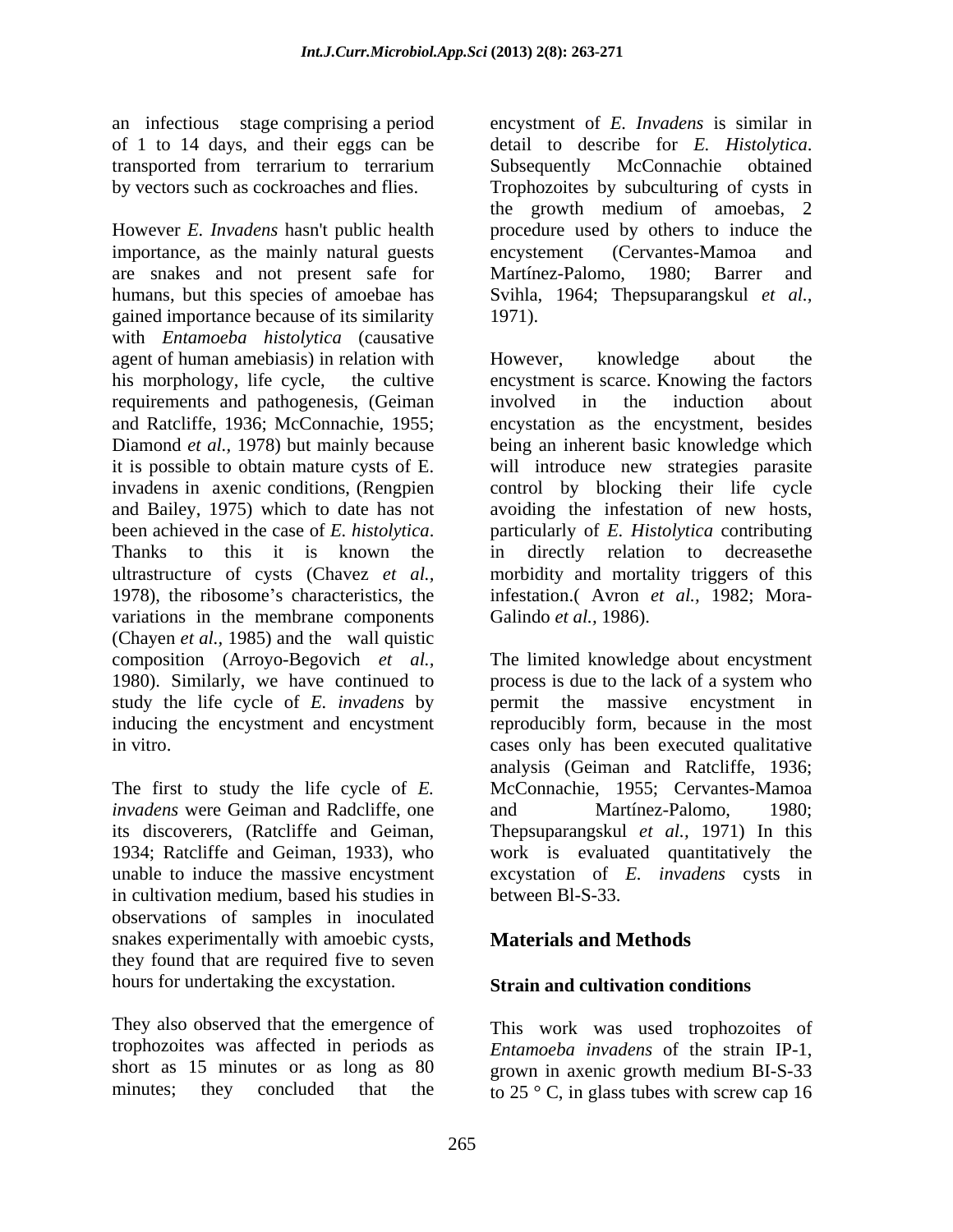X100 mm. This strain was originally isolated from a snake (Natrix ciclopiori) in 1952 and since then has been in several laboratories in different culture media. The replanting of 1x104 trophozoites / ml

tubes with seven ml of encystment Bailey, 1975), in the appropriate number for obtain 2x105 trophozoites / ml. Were **Result and Discussion** incubated at 25°C and to the 24, 48 and 72 hours were quantified cysts and The Cultives of *E. Invadens* had trophozoites in Neubauer chambers and we proceeded to calculated the percentage of encysted amoebae in relation to the total cells obtained (trophozoites and cysts).

The viability of cysts obtained at 72 hours was determined by the exclusion of

## **Encystation**

The excystation of cysts was induced on the same day who they were obtained, for<br>this it was incubated in growth medium BI-S-33 at 25 ° C after washing the amoebae with Sarkosyl (N-lauryl sarkosyl)

Were performed observations of the tubes in the inverted microscope every 12 hours<br>up to 72 hours for datast the greeness of During the process there was a up to 72 hours for detect the presence of trophozoites; every 24 hours were quantified the trophozoites and cysts in Neubauer chambers. For the quantitative analysis, we calculated the percentage of trophozoites and cysts in the different periods indicated, in relation to the total cells in each period studied. For the

statistical evaluation we used the Student T test.

strain was maintained in our laboratory by experiments, the cultivation were washed every seven days. subcultivation in growth medium, to **Encystment** a period of 72 hours and was determined To Inducing the encystment were used an increased encystation; in this case was trophozoites harvested in logarithmic considered as positive the encystment growth phase, which were reseeded in observing through a microscope the medium AEM (Rengpien, S. y G.B. In another series of encystment with 0.2% Sarkosyl for 24 hours and the determine if the process was continued in semiquantitatively in what period occurred presence of motile trophozoites in culture tubes.

# **Result and Discussion**

tripartite blue. as during this period were found in the exponential growth and yields were 3X105 trophozoites / ml after 12 days of culture (Figure. 3), after which it started the declining cell period. For induction of encystment, the amoebae were harvested after seven to eight days of to be replanted, logarithmic growth phase.

this it was incubated in growth medium 0.2% to removing trophozoites. to the 50% and not significantly increased As to encystment, we observed an increase in the concentration of cysts according to the incubation time, the first cells in encystement were of the lumps are normally formed in the cultives. After 48 hours, the average of the encystment was at 72 hours (Figure. 4).

> During the process there was a corresponding reduction in the number of trophozoites, those remaining as such were seen primarily attached to the tubes and presented the characteristic amoeboid form. The viability of cysts obtained was always greater to the 70%.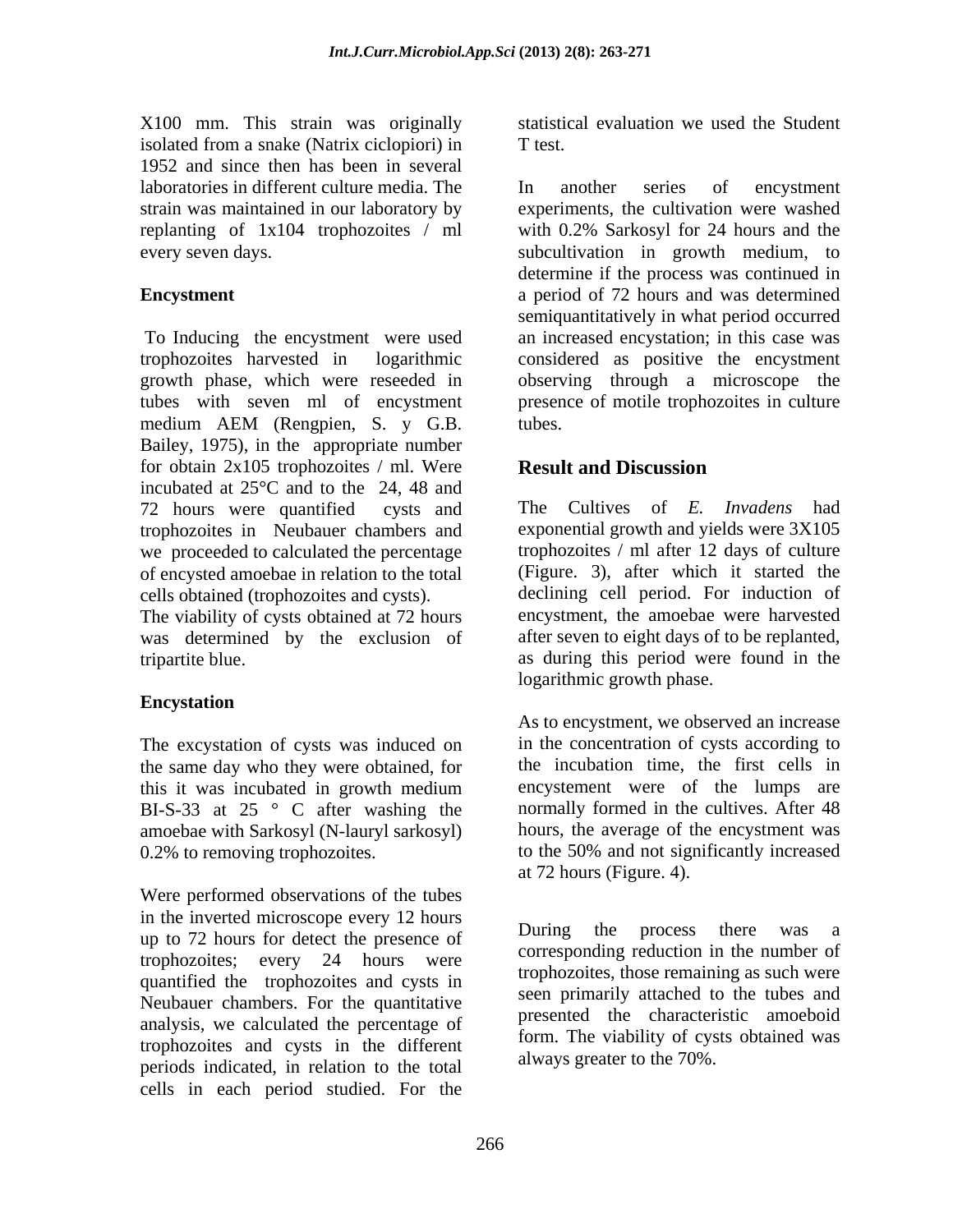

**Figure.3** Kinetic encystment of *E. invadens*, strain EP-1.



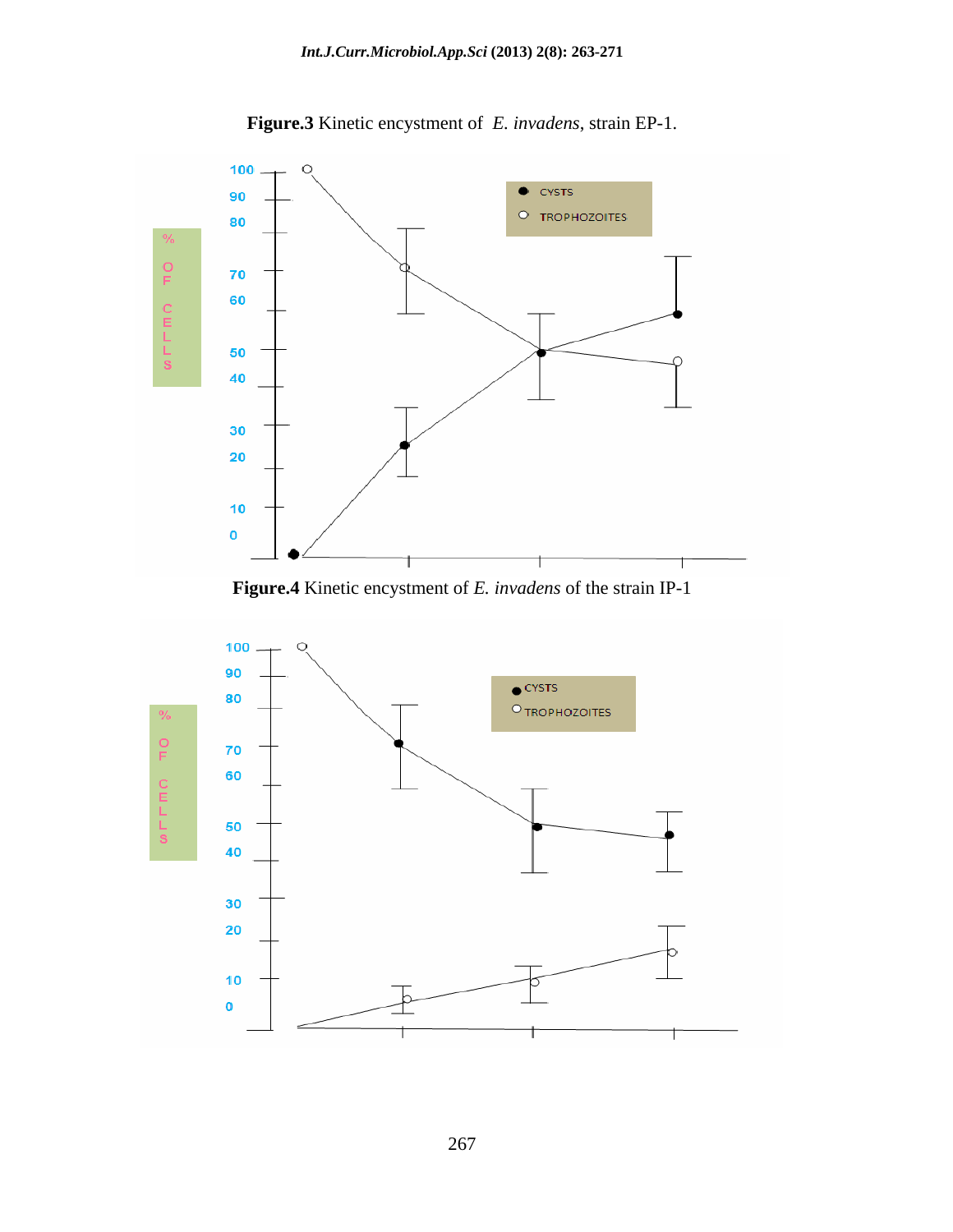sarkosyl began 12 hours after transfer the cysts from E. invadens in an AEM axenic cysts to the medium BIS-33, however, the quantification of trophozoites in Neubauer chambers only was possible after 24 hours

However, in three experiments, although obtained was agglutinated making more there were encystement determined by analysis inverted microscope, it was not after 72 hours, the same whathappened the nutrient medium or the metabolic state

compared with the 48 and 72 hours, the same happened between the latter two. The for this.

The trophozoites destruction, product of Moreover, we unknown if the trophozoites the encystement with Sarkosyl and the later incubation of the cysts resistant in the medium AEM,moreover,we unknown if medium Bl-S-33, indicated who said the trophozoites who wasn't encystment process of encystement is continuous after 72 hours in medium AEM can do (Table 1), and that after 48 hours there is a incubating for prolonged periods in the higher concentration of trophozoites in same medium. relation to the 24 and 72 hours.

Subsequently was subcultivated of the curve (Figure 3) to the strain that gave rise

According to what was reported by

The encystement of the cysts resistant to Rengpien and Bailey (1975) were obtained cysts from *E. invadens* in an AEM axenic medium, but the yield obtained was not as high as reported by these authors.

(Figure. 4). No clutch is possible that our accounts were underestimated, because the cysts difficult a precise quantification.

possible to quantify the trophozoites even An alternative explanation would be that between these two last.  $\qquad \qquad$  of the cells were not optimal to allow In other seven experiments the number of increase the number of trophozoitesand in trophozoites increased in function on the direct relation was obtained a high incubation period to an average of 13%, population after of the cell lysis who and concomitantly decreased the number typically occurs in the AEM, due to their of cysts. low osmolality as compared to Bl-S-33. In Statistical analysis showed that there (Mora-Galindo *et al.*, 1986)<sup>15</sup> and other significant difference between the authors, (Avron *et al.,* 1982; Avron *et al.,* percentage of trophozoites at 24 hours 1983) the cysts yields were also lower the nutrient medium or the metabolic state proper cell division to significantly previous works from our laboratory and other without the authors have found the reasons for this.

> who wasn't encystment after 72 hours in after 72 hours in medium AEM can do same medium.

same way that the original strain and was semiquantitative, in the latter are reported obtained a cultive with a similar growth as negative or positive, indicating with through cysts;to differentiate it was called magnitude of the encystation. The present IP-1 strain (RL) and maintained for work report for first time quantitative several months in the laboratory, but was evaluation of the encystation. The first lost by bacterial contamination trophozoites appeared 12 hours after the (Ruvalcaba-Ledezma *et al*., 1989). induction of the encystation, although Regarding to the encystement so far only been performed descriptive analysis or different number of crossings there is the possibility that it may occur earlier. There is no difference when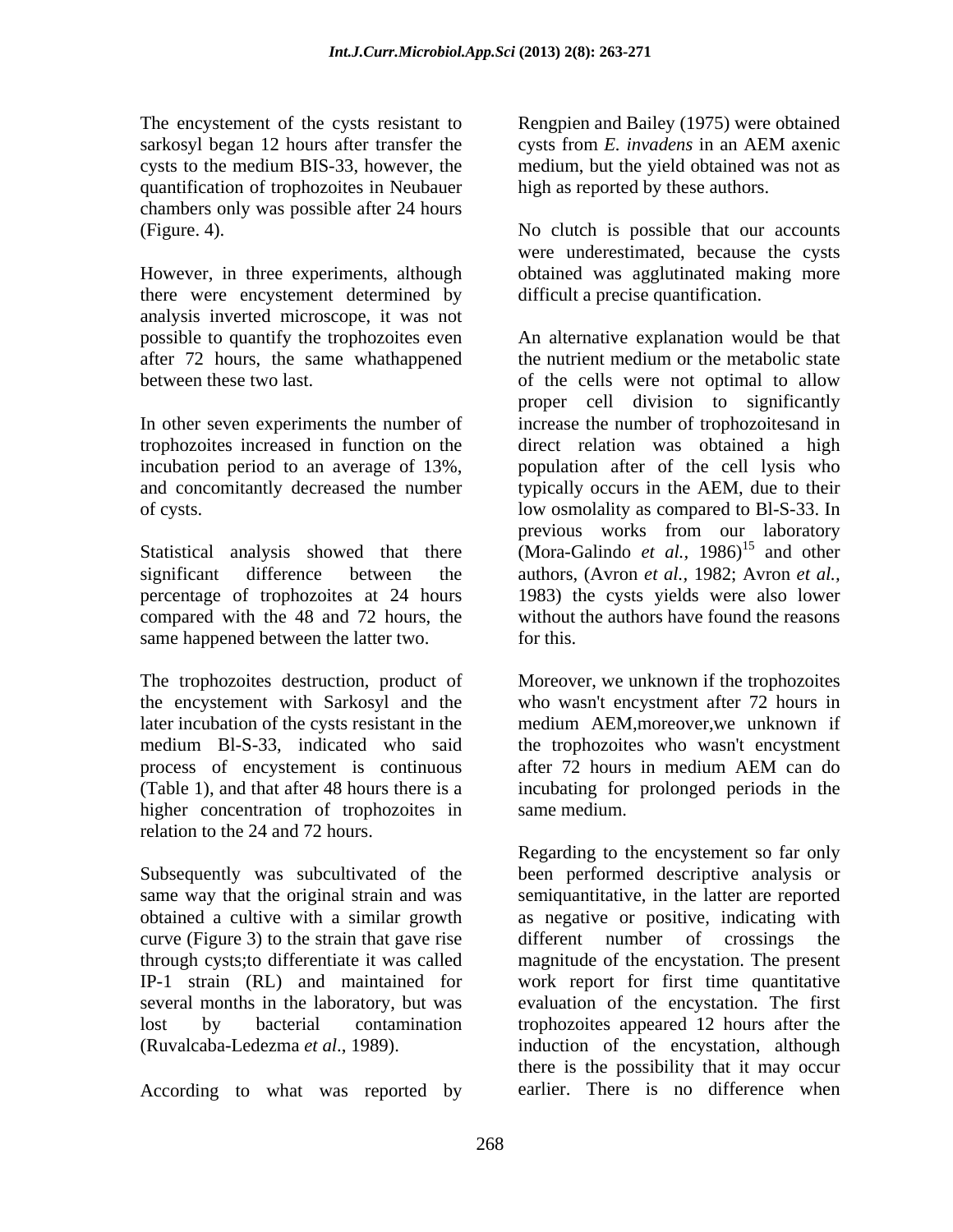and Radcliffe(1936) although in this case amoebas that have resulted from the the encystation occurred in vivo and with a division of the trophozoites that hatched

Not all the cysts was encystment and the ratio of trophozoites obtained was low, possibly not all cysts were ripe, and might The obtaining of the trophozoites cultives exist anormal encystment.Although it is generally considered that the cysts are resistant to sarkosyl, some might be affected by the washing with detergent. On Although in the present work it was the other hand, are unknown the causes performed a quantification of encystation, that provoke of the destruction of cysts in it was required a procedure who the the middle BI-S-33, where in theory are provoke in the synchronized form as well resistant.The destruction of cysts has already been reported by other authors, even at times not achieved trophozoites to from cysts (Chayen *et al.,* 1985). encystement as well as on the encystation,

It is considered that the lack of glucose these parasites and prevent infection to (Vázquez De Lara-Ceneros and Arroyo- Begovich, 1984) and the low osmolarity in the medium (Rengpien and Bailey, 1975) presence of glucose and osmolarity of the medium BI-S-33 cause the encystation of

not known which are the factors that

encystement is a continuous process and the trophozoites increasing Figure. 5 results from the sum of newly hatched trophozoites more the appeared in the

compared to the time reported by Geiman previous time, may be can join the the encystation occurred in vivo and with a division of the trophozoites that hatched different strain of amoebae. early. Moreover, this series of experiments amoebas that have resulted from the demonstrated that the highest encystement percentage occurred at 48 hours.

> from cysts confirms the fact that the life cycle of *E. invadens* can be caused in vitro, using medium of axenic cultivation. provoke in the synchronized form as well as of the massive induction of the same, for that later can be evaluated the effect of the different factors, both on the with the goal of blocking the life cycle of new hosts.

are the main factors that induce the documented *E. histolytica* infection should encystment, and it is possible that the be treated with a luminal agent to eradicate the encysted amoebae. development of invasive disease in such The analysis of the results corresponding shedding *E histolytica* cysts are a risk to in a way to the generally proposed in the public health. (Gathiram and Jackson sense that the encystement occurs in Tfhg, 1987; Haque *et al.,* 2001) *E. dispar* adverse conditions and the encystation is infection does not require treatment, but performed when the conditions are own should alert the physician that the infected for developing trophozoites; however, it is person has been exposed to faecally Asymptomatic individuals with infection; this recommendation is based both on the known risk for the patients, and the fact that individual contaminated food or water.

induce the encystment, as well as at the The results of the table one explain the molecular mechanisms involved in these reason for the importance of further processes of cell differentiation. research respect to *E. dispa* (Samuel L The results in Table 1 demonstrate that the amoeba comennsal represents a public Stanley, 2003) as though it is a kind of health problem that could intervener in patients being exposed to treatment without needing it.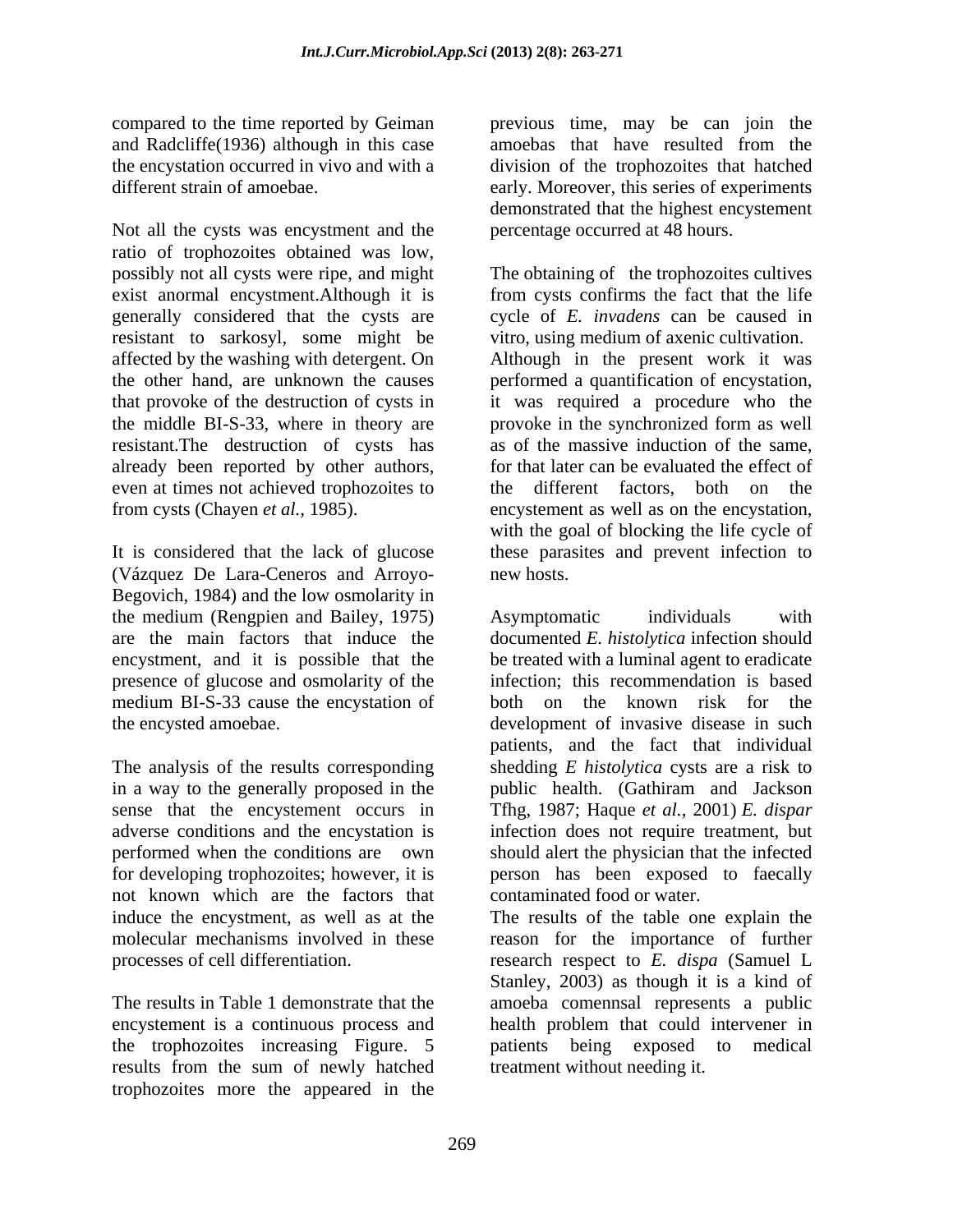En The University of Munich between country is still used as a treatment for 2005 and 2009, 103 laboratory-confirmed amebiasis, since in the case of being amebiasis cases were detected. The mistakenly diagnosed with this disease in studycompares the results of various the case of E. dispar and E. histolytica, diagnostic tests among these patients, increases the costs to the patient and analyzes data on co-infections and family, health institutions, and the risks of clinicalsymptoms, and determines the risk exposure to drugs, as *E. dispar* is not for acquiring amebiasis.Results Initial screening tests (stool microscopy, coproantigen enzyme-linked **Acknowledgements** immunosorbentassay (ELISA) were positive in 82.5 and 93.9%, respectively. Fecal samplesfrom patients with positive would like to acknowledge and truly thank screening test results were subjected to the collaboration of Yesenia Elizabeth polymerase chain reaction (PCR), which Ruvalcaba Cobián who has a B.A in detected *E. histolytica* in 9.7% and E.

The majority of *E. histolytica* cases and morethan half of the *E. dispar* cases had transferring and modification of scientific intestinal symptomstypical for amebiasis. knowledge. Special recognition Susana In 53.4% of the cases, intestinal Ramirez Romo and PhD Juan Mora coinfections were found, mostly Galindo for his teachings and support for *Blastocystis hominis* (39.8%), *Giardia lamblia* (10.7%), *Campylobacter* spp. (4.9%), and *Salmonella typhi* (2.9%). The risk for travelersto be infected with *E.*  interests for the publication of this *histolytica* or *E. dispar* was highestfor destinations in West Africa, East Africa, and South and South-East Asia. **References** (Herbinger *et al.,* 2011) In general terms it is necessary to continue investigating the matter and that is why we consider it important to review this article again.

Using the methodology was possible to cultivate, encysting *Entamoeba invadens* and desenquistar in axenic in vitro. The cysts and trophozoites obtained both in vitro use of *Entamoeba invadens* allows amoeba that species as a model to test the gradients of percoll. Exp. Parasitol. 55:265.<br>  $\alpha$  Avron, B., R.N., Deutsch and Mirelman, D. effect of drugs amebicides as *E. invadens* Avron, B., R.N., Deutsch and Mirelman, D. and a media for other and invariant and the method of americain and 1982. Chitin synthesis inhibitors prevent represents a model for studies of amebiasis caused by *E. histolytica*. The model eyes formation by *Entambeba invitation*.<br>Biochem. Biophys. Res. Comum. obtained in *Entamoeba invadens* IP-1 could even reduce unnecessary exposure to drugs such as metronidazole in our

the case of *E. dispar* and *E. histolytica*, increases the costs to the patient and parasitic amoeba.

## **Acknowledgements**

dispar in 88.3% of the cases. for her contributions on the revision and The authors of the present research article Teaching English as a Foreign Language, translation of the article; situation which allows the possibility to increase the this project

> The authors declare that no conflict of research paper.

## **References**

- Arroyo-Begovich, A., A. Carabez-Trejo and Ruiz-Herrera, J. 1980. Identification of the structural component in the cyst wall of *Entamoeba invadens.* J. Parasitol 66:735.
- Avron, B., R. Bracha, M.R. Dustsch and Mirelman, D. 1983. *Entamoeba invadens* and *Entamoeba histolytica:* Separation and purification of precysts and cysts by centrifugation on discontinuous density gradients of percoll. Exp.Parasitol. 55:265.
- Avron, B., R.N., Deutsch and Mirelman, D. 1982. Chitin synthesis inhibitors prevent cyst formation by *Entamoeba invadens.* Biochem. Biophys. Res. Comum*.* 108:815.